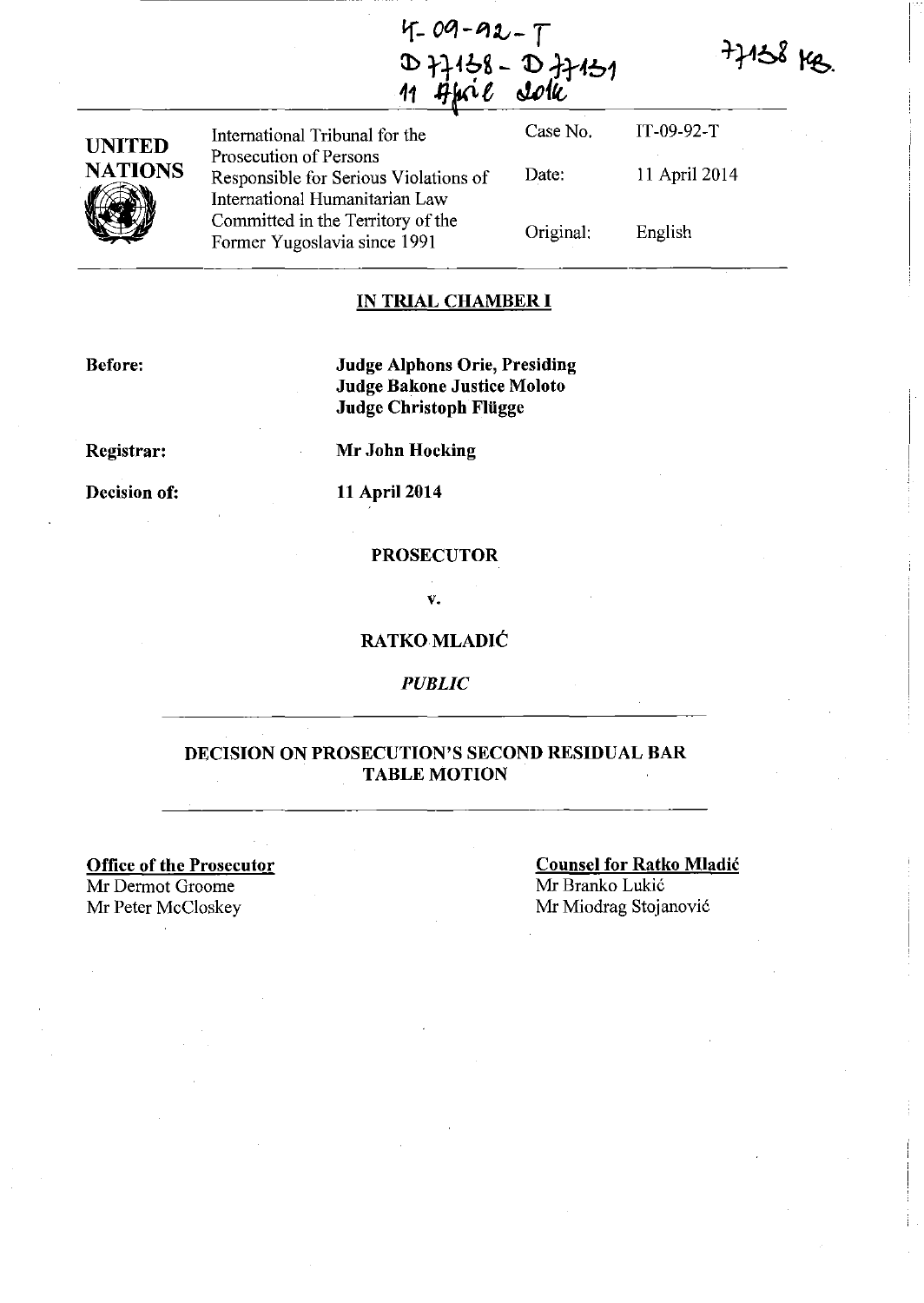## **I. PROCEDURAL HISTORY**

1. On 13 February 2014, the Chamber issued two decisions, one pursuant to Rule 92 *quater* of the Rules of Procedure and Evidence ("Rules") ("Babic Decision") and the other pursuant to Rule *92 bis* of the Rules ("Kirudja Decision") (together, "Decisions") denying the admission of a number of associated exhibits.<sup>1</sup> On 24 February 2014, the Prosecution filed a motion tendering 23 documents from the bar table ("Documents") all of which had previously been denied admission in the Decisions ("Motion")? On 10 March 2014, the Defence filed its response, objecting to the Motion in its entirety ("Response"). $3$ 

## **II. SUBMISSIONS OF THE PARTIES**

2. The Prosecution submits that the Documents are of significant importance to its case and therefore ought to be admitted into evidence.<sup>4</sup> In relation to the documents described in Section I of Annex A to the Motion ("Babic Documents"), the Prosecution submits that they are pertinent to a number of issues the relevance of which has already been affirmed by the Chamber.<sup>5</sup> As to the documents listed in Section II of Annex A to the Motion ("Kirudja Documents"), the Prosecution contends that they are pertinent to issues which the Chamber has previously ruled as relevant, as well as to the widespread and systematic nature of the campaign to forcibly remove non-Serbs from areas of Bosnia and Herzegovina.<sup>6</sup> The Prosecution submits, moreover, that the Documents were denied admission on the basis that they did not form an inseparable and indispensable part of the testimonies of witnesses Milan Babic and Charles Kirudja, an altogether different test from that which is applicable to the admission of evidence from the bar table.<sup>7</sup>

3. The Defence submits that, in accordance with the Chamber's findings in the Decisions, the Documents do not form an inseparable or indispensable part of the testimonies of witnesses Babic and Kirudia.<sup>8</sup> The Defence further submits that many of the Documents are irrelevant or lack probative value as they concern matters that are temporally or geographically outside the scope of the Indictment, or that they concern "live issues", which, without cross-examination, would be

Decision on Prosecution's Motion for Admission of the Evidence of RM-518 (Milan Babic) Pursuant to Rule 92 *quater,* 13 February 2014; Decision on Prosecution 31" Motion to Admit Evidence Pursuant to Rule 92 *bis, 13*  February 2014.

 $\overline{a}$ Prosecution Second Residual Bar Table Motion, 24 February 2014; Babic Decision, para. 23; Kirudja Decision, para. 22.

 $\overline{\mathbf{3}}$ Defense Response to Prosecution Second Residual Bar Table Motion, 10 March 2014.

 $\overline{4}$ Motion, para. 4.

<sup>5</sup> Motion, para. 6; Babić Decision, para. 15.

<sup>6</sup>  Motion, para. 7; Kirudja Decision, paras 13, 17.

 $\overline{7}$ Motion, paras 3-4.

<sup>8</sup> Response, Annex A, pp. 2-18.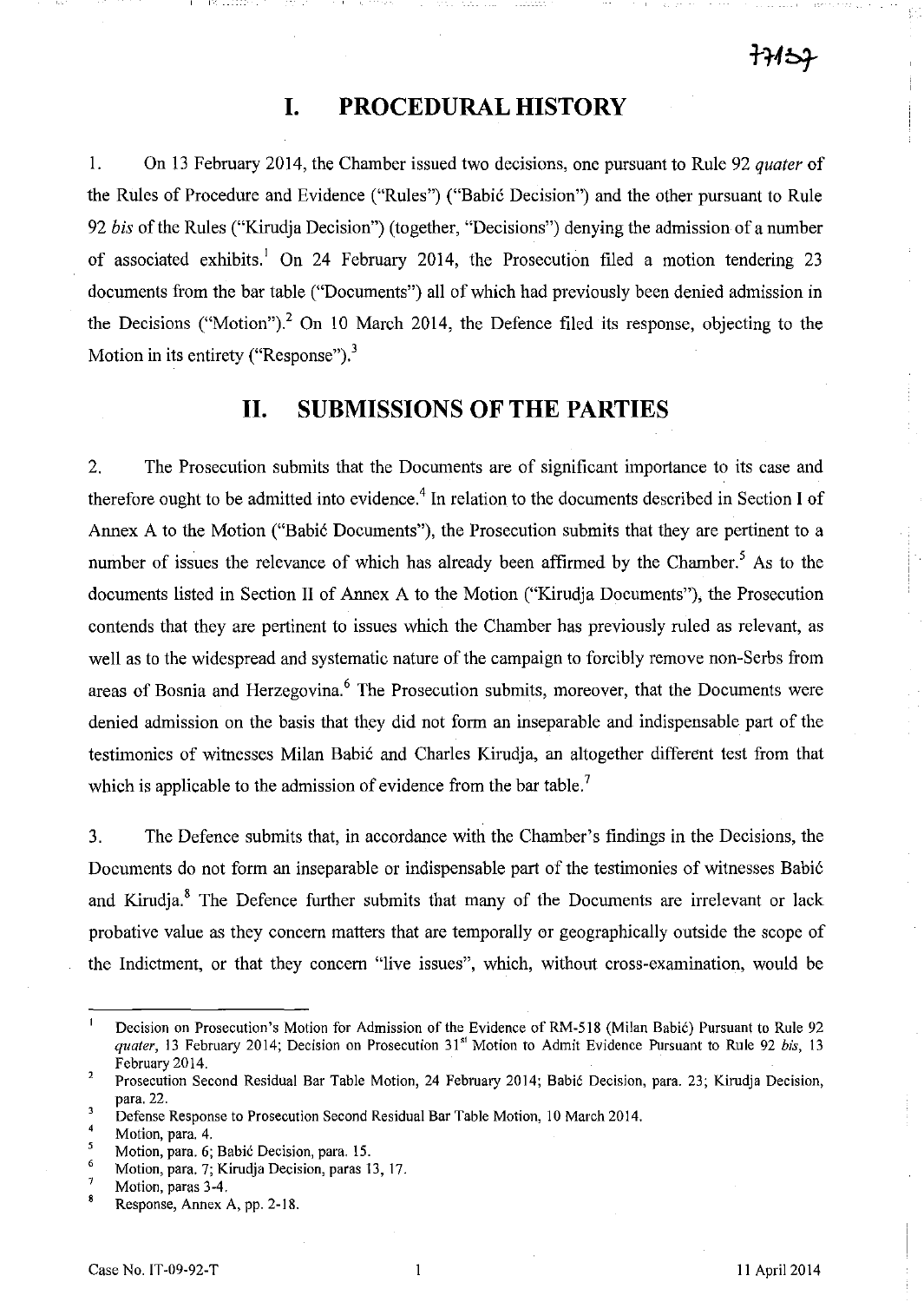potentially prejudicial to the Accused.<sup>9</sup> In relation to the Babić Documents, the Defence submits that they should be denied admission as the Prosecution, in light of concerns regarding Babic's mental health at the time he gave his statement, has failed to prove the reliability of the tendered evidence.<sup>10</sup>

# **III. APPLICABLE LAW**

4. The Chamber recalls and refers to the applicable law governing the admission of documents tendered from the bar table as set out in a previous decision.<sup>11</sup>

### **IV. DISCUSSION**

#### A. **Preliminary Matters**

5. In the Motion, the Prosecution asserts that in paragraph 20 of the Babic Decision the Chamber denied admission of the documents bearing Rule 65 fer numbers 7449 and 8727 whereas in the decision's disposition, these two documents were admitted into evidence.<sup>12</sup> The Chamber refers the Prosecution to paragraph 11 of the Second Omnibus Decision in which the Chamber clarified that although it had found the two documents to be inadmissible as associated exhibits in the Babić Decision, it had inadvertently admitted them in that decision's disposition.<sup>13</sup>

6. The Defence makes the general objection that the Documents do not form an indispensable and inseparable part of either witness Babic or witness Kirudja's testimonies and therefore should be denied admission. The Chamber notes, however, that the fact that the Documents do not form an inseparable and indispensable part of the testimonies of the witnesses is not dispositive of whether or not they satisfy the test for admission from the bar table. The standard for admission of a piece of evidence from the bar table is met when a party tendering that evidence shows that the evidence is relevant and probative and demonstrates, with clarity and specificity, where and how that evidence fits into its case.

#### **B. Babic Documents**

 $\frac{9}{10}$  *Ibid*,

**<sup>10</sup>Response, para. 13.** 

<sup>&</sup>lt;sup>11</sup> Decision on Prosecution's Bar Table Motion for the Admission of Intercepts: Srebrenica Segment, 2 May 2013, paras 7-8.

 $\frac{12}{13}$  Motion, para. 4, footnote 5.

Second Omnibus Decision, 26 February 2014.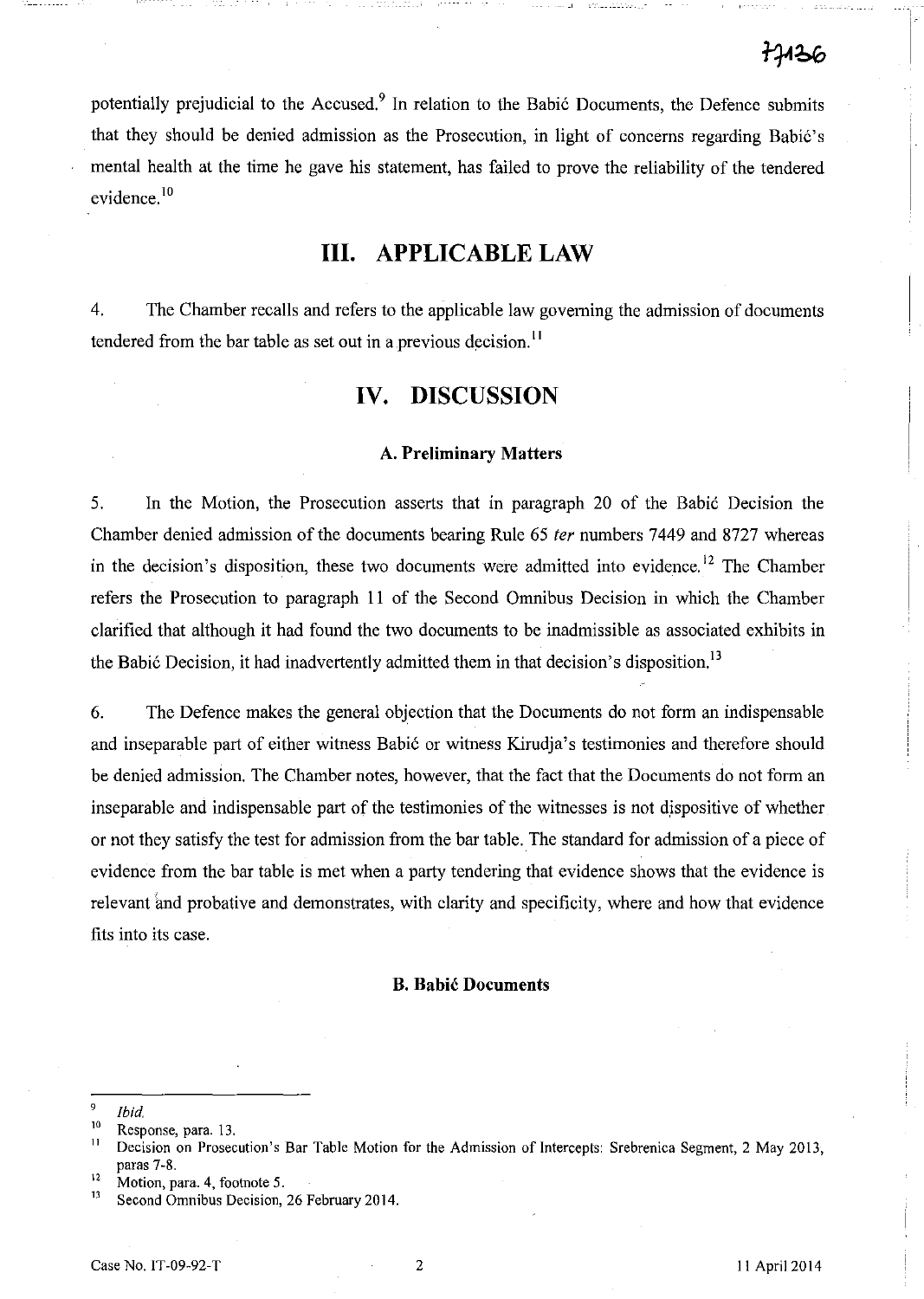# ナトイラく

7. The Babic Documents comprise eight intercepts (Rule 65 *ter* numbers 20112, 20229, 20231, 20235, 20243, 20298, 20351, and 20405, together "Babic Intercepts") and five other documents (Rule 65 *ter* numbers 6874, 7420, 13925, 13960, and 13995, together "Other Babic Documents"). 14

8. In the Motion, the Prosecution explains how the Babić Documents relate to various aspects of its case.<sup>15</sup> Having reviewed those submissions, the Chamber is satisfied that the Prosecution has indicated, with sufficient clarity and specificity, how each of those documents fits into its case. The Chamber will now deal with the relevance and probative value of the Babic Documents.

#### (i) Babic Intercepts

9. The Defence objects to the admission of seven of the Babic Intercepts, namely those bearing Rule 65 *ter* numbers 20112, 20229, 20231, 20235, 20243, 20298, and 20351 on the basis that they concern matters that are temporally or geographically outside the scope of the Indictment and are therefore neither relevant nor probative.<sup>16</sup> The Chamber recalls that reference to matters that are outside the temporal, geographical or subject-matter scope of the Indictment does not *per se* render that document irrelevant to the Indictment.<sup>17</sup> For example, historical and background information may be important to understand, or to contextualize, the events that are alleged to have transpired during the Indictment period. Moreover, evidence that appears to relate to events prior to the Indictment period or in areas outside of the geographical scope of the Indictment may be relevant to allegations about the existence of a widespread and systematic campaign to commit the crimes charged in the Indictment.

10. Having reviewed the Babic Intercepts, the Chamber finds that they involve, either directly or indirectly, various members of the alleged over-arching joint criminal enterprise (JCE) including Radovan Karadžić, Slobodan Milošević, Nikola Koljević, Momčilo Krajišnik, and Jovica Stanišić.<sup>18</sup> As for content, the intercepted conversations pertain, *inter alia,* to the alleged (l) relationship, cooperation, and coordination between high-ranking Bosnian-Serb and Serbian officials for the purpose of creating a Serb state; (2) transformation of the Yugoslav People's Army "into a mainly Serb force"; and (3) intention on the part of Bosnian-Serb leadership to effect the take-over of power in the municipalities.<sup>19</sup>

 $^{14}$  Motion, Annex A, pp. 2-10.

<sup>15</sup>*{bid.* 

<sup>&</sup>lt;sup>16</sup> Response, Annex A, pp. 2-12.<br><sup>17</sup> Perisian on Processition Ma

Decision on Prosecution Motion for admission of Documents from the Bar Table (Military and Residual Documents), 13 February 2014, para. 21; T. 20320-20323.

<sup>&</sup>lt;sup>18</sup> Motion, Annex A, pp. 2-10.

<sup>19</sup>*{bid.*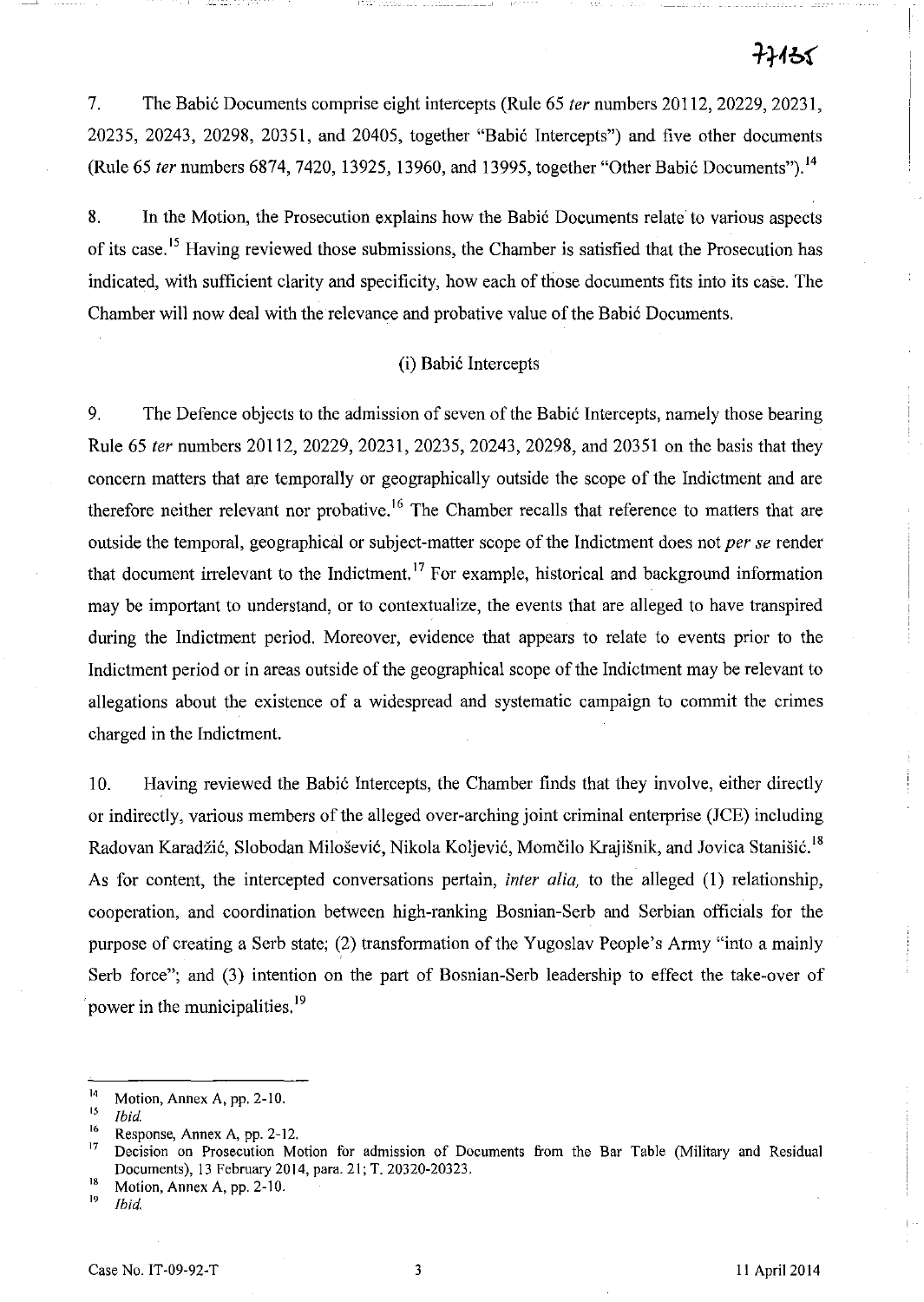II. The Defence has not raised any objections regarding the provenance of the Babic Intercepts. The Chamber notes that the intercepts in question originate from either the BiH Agency for Investigation and Documentation or the Sarajevo Agency for Investigation and Documentation. Furthermore, the Chamber recalls that in prior evidentiary decisions it has considered evidence pertaining to: (I) the procedure and methods for intercepting, transcribing and storing communications, including the accuracy of the process and the protocols in place for the identification of interlocutors; and (2) comparisons of audio recordings with the corresponding transcripts. The Chamber has admitted into evidence intercepts which have originated from these two sources.<sup>20</sup>

12. The Defence further objects to the admission of six of the Babic Intercepts, namely those bearing Rule 65 *ler* numbers 20229, 20231, 20243, 20298, 20351, and 20405 on the basis that, in the absence of cross-examination of witness Babic, their probative value is outweighed by their prejudicial effect.<sup>21</sup> As noted by the Defence, the Chamber has already determined that Babić is unavailable within the meaning of Rule 92 *quater*<sup>22</sup> When attributing weight to the Babić Intercepts the Chamber will (I) note Babic's unavailability; and (2) evaluate the entirety of the evidence before making any findings. On this basis, the Chamber concludes that the probative value of the Babic Intercepts is not outweighed by their prejudicial effect.

13. Based on the above, the Chamber finds the Babic Intercepts to be both relevant and probative and accordingly will admit them into evidence.

#### (ii) Other Babic Documents

14. Save for the document bearing Rule 65 *ter* number 7420, the Defence objects to the admission of the Other Babic Documents on the basis that they concern matters that are temporally or geographically outside the scope of the Indictment and are therefore not relevant and have no probative value.<sup>23</sup> With regard to this objection, the Chamber reiterates its earlier observation, as set out in paragraph 9 of this decision.

15. Having reviewed the Other Babic Documents, the Chamber determines that they concern, *inter alia,* (1) allegations that Babić cooperated with and tolerated the actions of Martić's police geared towards the forcible transfer of non-Serb populations; (2) the alleged operations and the structure of the armed forces of the Republic of Serbia, the parallels between the defence structures

*<sup>20</sup> See* e.g. Decision on Prosecution Bar Table Motion (Sarajevo and general relevance), 28 January 2014; Decision on the Admission of Intercepts and Authentication Charts, 6 February 2014.

**<sup>21</sup> Response, Annex A, pp. 2-8.** 

Response, para. 8.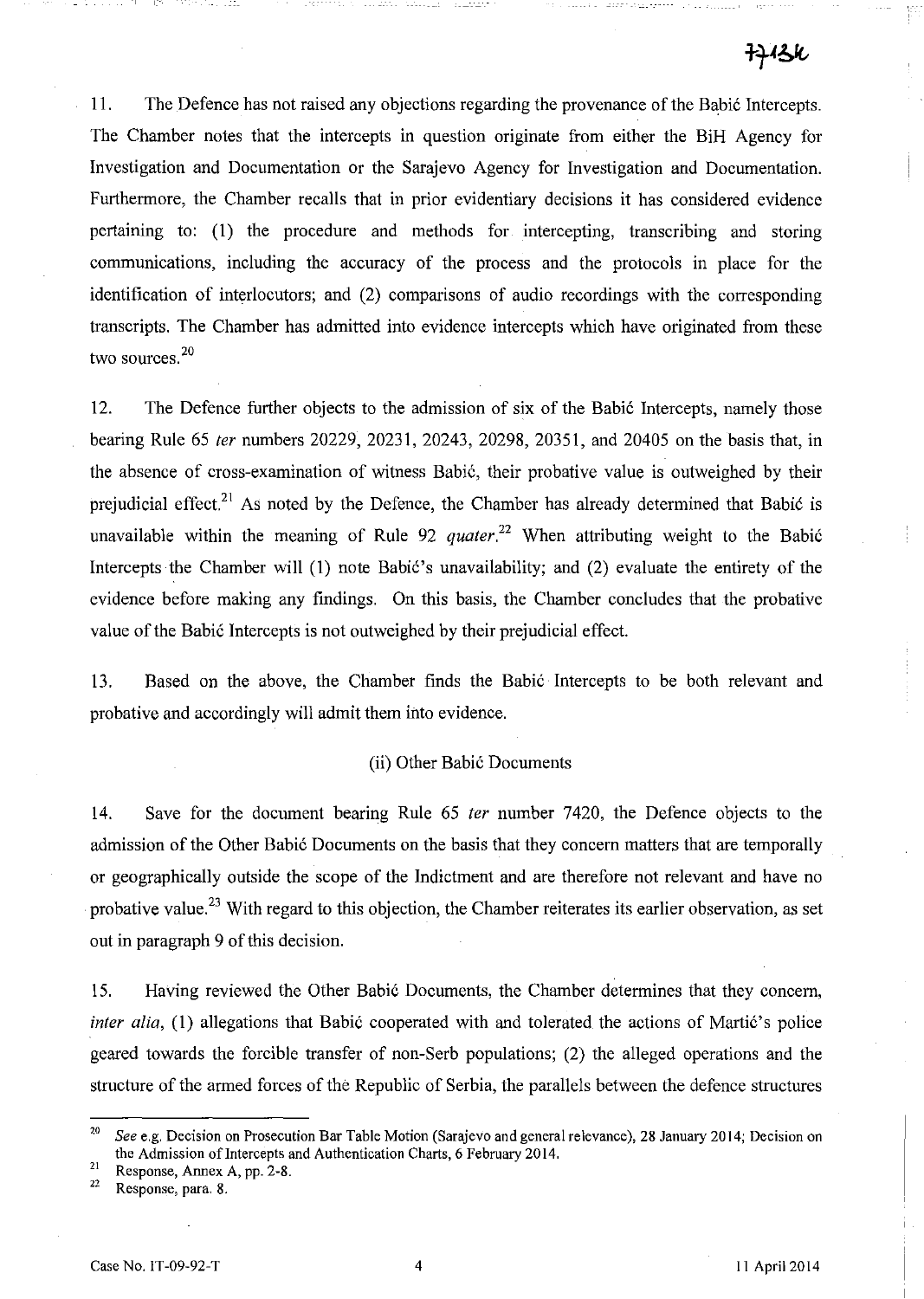adopted by the Bosnian-Serb leadership and the Serbian leadership as well as the alleged authority of Serbian *ICE* members over production industries; and (3) Babic's alleged. role in the establishment, support, and maintenance of the govermnent bodies of the SAO Krajina and the RSK.

16. As regards the objection raised by the Defence with respect to the reliability of the Babic Documents, the Chamber notes that the documents bearing Rule 65 *ter* numbers 13925 and 13960 are the only two Babic Documents that originate from witness Babic himself. The former is an order, dated 9 October 1991, and the latter is a report, dated 10 October 1991. Given that the two documents pre-date the period during which Babic gave evidence in the cases of *Prosecutor* v. *Martić* and *Prosecutor v. Milošević* by more than ten years, the Chamber considers that any doubts about witness Babić's mental health during his testimonies, even if they are found to be substantiated, do not constitute a relevant circumstance when considering the reliability of those documents for the purpose of admission from the bar table.

17. The Chamber notes, moreover, that the documents bearing Rule 65 *ter* numbers 6874, 7420, 13925, and 13960 originate from official sources, namely the government of the Republic of Croatia, and the government of the Republic of Bosnia and Herzegovina. Furthermore, each of the four documents is dated, stamped and/or signed. Lastly, the document bearing Rule 65 *ter* number 13995 is an open source document, dated 27 July 1991, and appears in an official format, namely that of the Official Gazette of the Republic of Serbia.

18. Based on the above, the Chamber finds the Other Babic Documents to be both relevant and have probative value and accordingly will admit them into evidence.

#### C. **Kirudja Documents**

19. The Kirudja Documents comprise ten memoranda, notes, and reports and bear the following Rule 65 *ter* numbers: 6371, 7023, 8003, 8018, 8046, 8048, 8049, 8052, 15769, and 15793. In its Motion, the Prosecution made submissions in order to explain how these ten documents connect with the various aspects of its case.<sup>24</sup> Having reviewed those submissions, the Chamber is satisfied that the Prosecution has indicated, with sufficient clarity and specificity, how each of the Kirudja Documents fits into its case.

20. The Defence objects to the admission of many of the Kirudja Documents on the basis that they concern matters that are temporally or geographically outside the scope of the Indictment and

 $23$  Response, Annex A, pp. 8-12.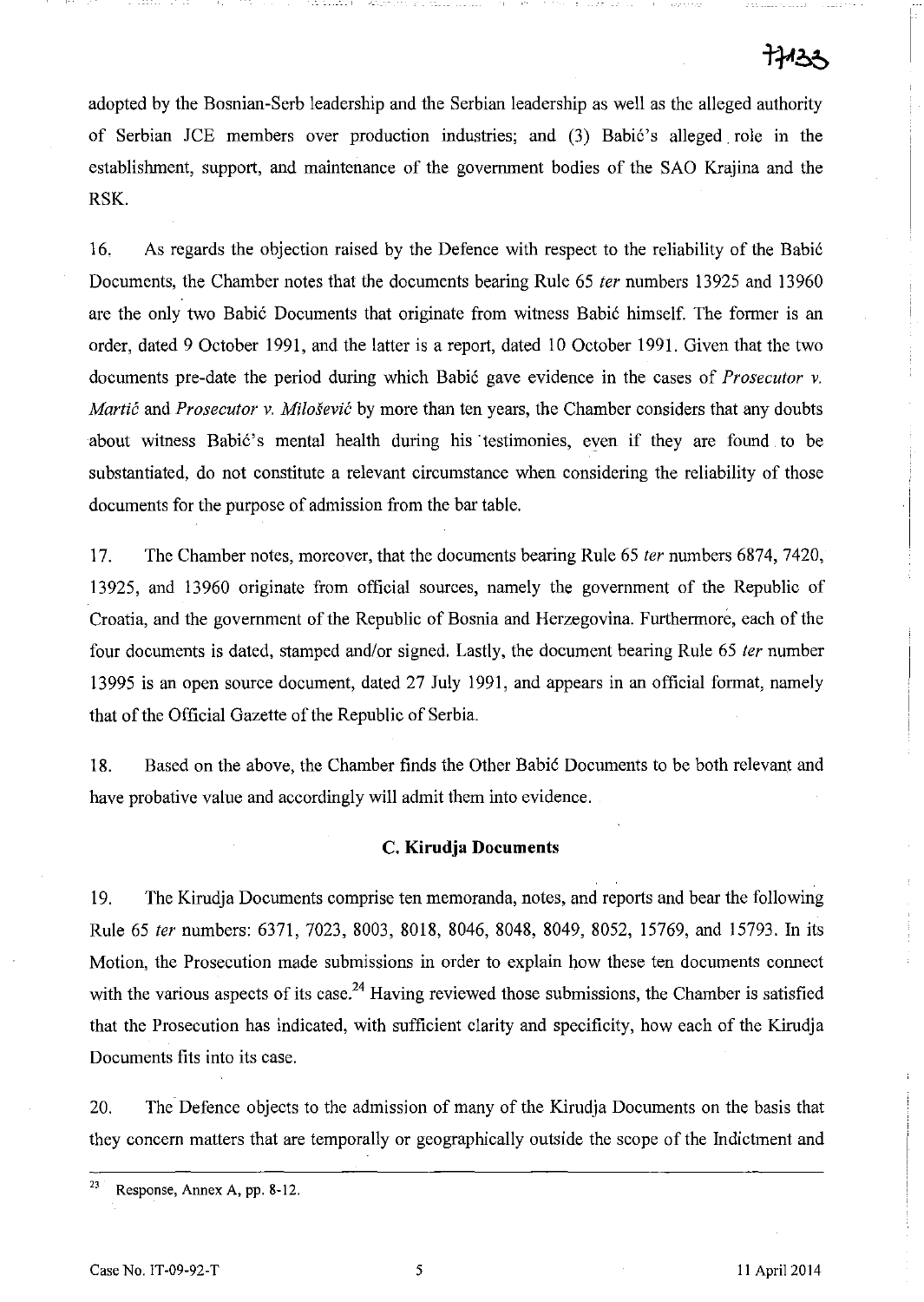are therefore neither relevant nor probative.<sup>25</sup> With regard to this objection, the Chamber refers to its observation in paragraph 9 of this decision.

21. Having reviewed the Kirudja Documents, the Chamber finds that they relate, *inter alia,* to (1) the alleged forcible transfer of Bosnian Muslims out of Bosanski Novi and other territories controlled by the Serb Democratic Party ("SDS") and Republika Srpska ("RS") authorities; (2) the humanitarian crisis that resulted from such alleged deportations and forcible transfers; and (3) the allegations of persecution to the Bosnian Muslim population in the territories controlled by SDS and RS authorities.

22. As to the authenticity and reliability of the Kirudja Documents, the Chamber notes that seven were drafted by witness Kirudja himself, one was drafted by UNPROFOR Civil Affairs Officer Paolo Raffone and released by Kirudja, and for the remaining two documents, one was drafted by another UNPROFOR official, Mikael Magnusson, and one by a DANBAT official whose name is not legible on the document itself. All ten documents are signed and appear in an official UNPROFOR format. Moreover, all ten documents have been authenticated by witness Kirudja in his amalgamated statement, which was admitted into evidence in the Kirudja Decision and subsequently assigned the exhibit number  $P3587<sup>26</sup>$ 

23. Based on the above, the Chamber finds the Kirudja Documents to be both relevant and probative and accordingly will admit them into evidence.

# **V. DISPOSITION**

24. For the foregoing reasons, pursuant to Rule 89 (C) of the Rules, the Chamber

**GRANTS** the Motion;

 $\frac{24}{25}$  Motion, Annex A, pp. 11-17.

<sup>&</sup>lt;sup>25</sup> Response, Annex A, pp. 13-18.<br><sup>26</sup> *Virudio* Decision para 22 (iv)

Kirudja Decision, para. 22 (iv).